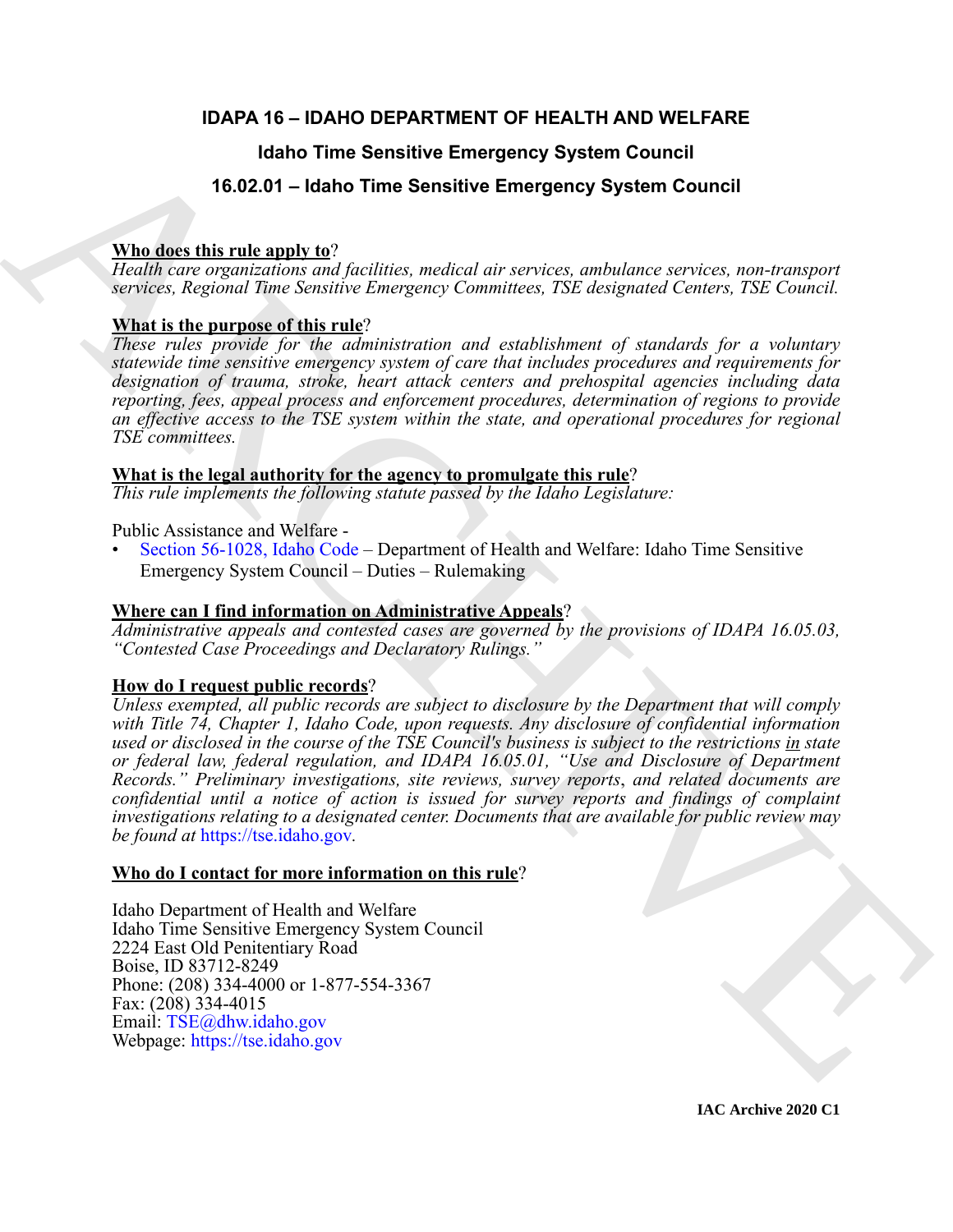# **Table of Contents**

### 16.02.01 - Idaho Time Sensitive Emergency System Council

| 082. Regional TSE Committees -- Organization And Responsibilities. 7 |  |
|----------------------------------------------------------------------|--|
|                                                                      |  |
|                                                                      |  |
|                                                                      |  |
|                                                                      |  |
|                                                                      |  |
|                                                                      |  |
|                                                                      |  |
|                                                                      |  |
|                                                                      |  |
|                                                                      |  |
|                                                                      |  |
|                                                                      |  |
|                                                                      |  |
|                                                                      |  |
|                                                                      |  |
|                                                                      |  |
|                                                                      |  |
|                                                                      |  |
|                                                                      |  |
|                                                                      |  |
|                                                                      |  |
|                                                                      |  |
|                                                                      |  |
|                                                                      |  |
|                                                                      |  |
|                                                                      |  |
|                                                                      |  |
|                                                                      |  |
|                                                                      |  |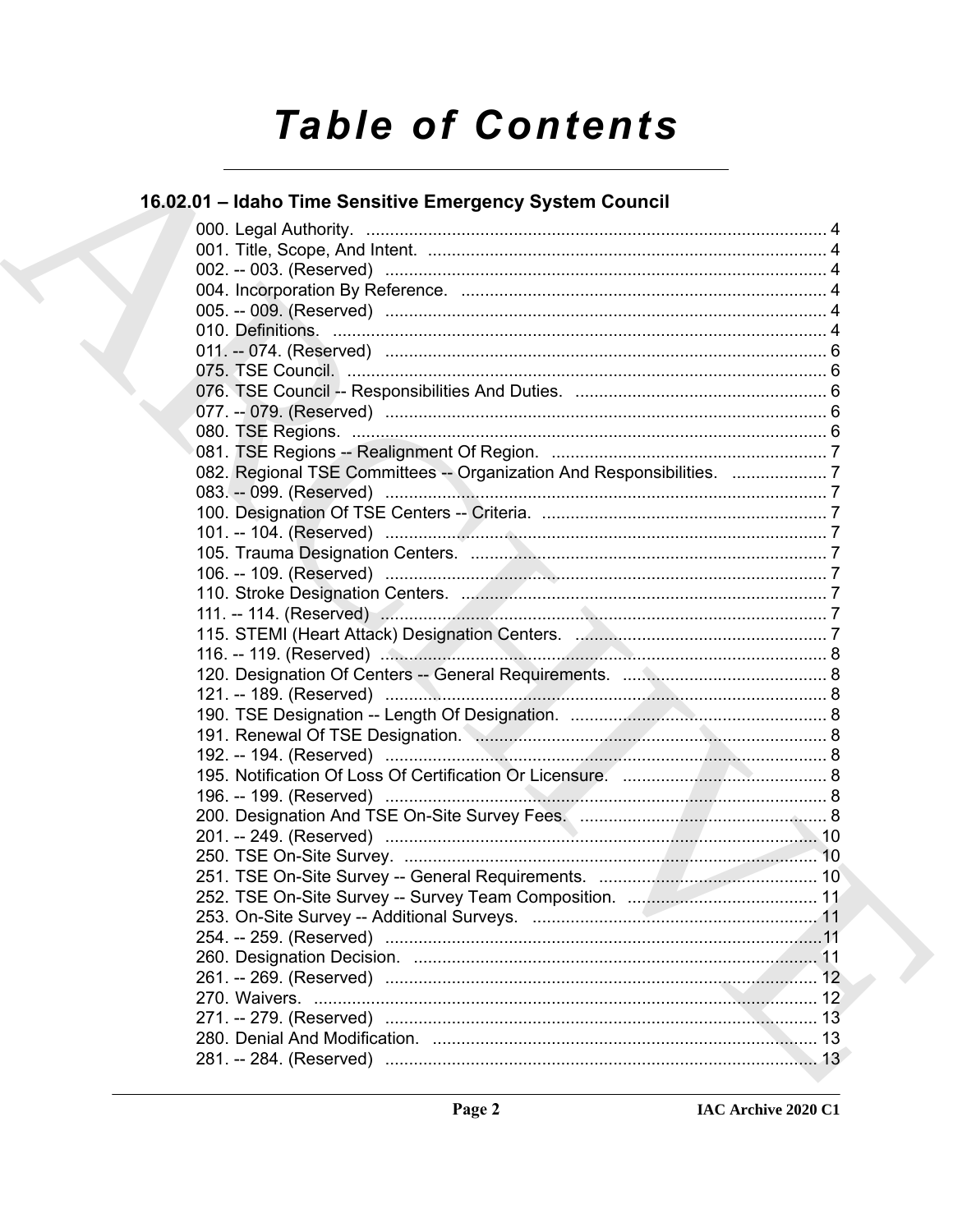### Table of Contents (cont'd)

| 286. -- 289. (Reserved) …………………………………………………………………………… 14 |  |
|----------------------------------------------------------|--|
|                                                          |  |
|                                                          |  |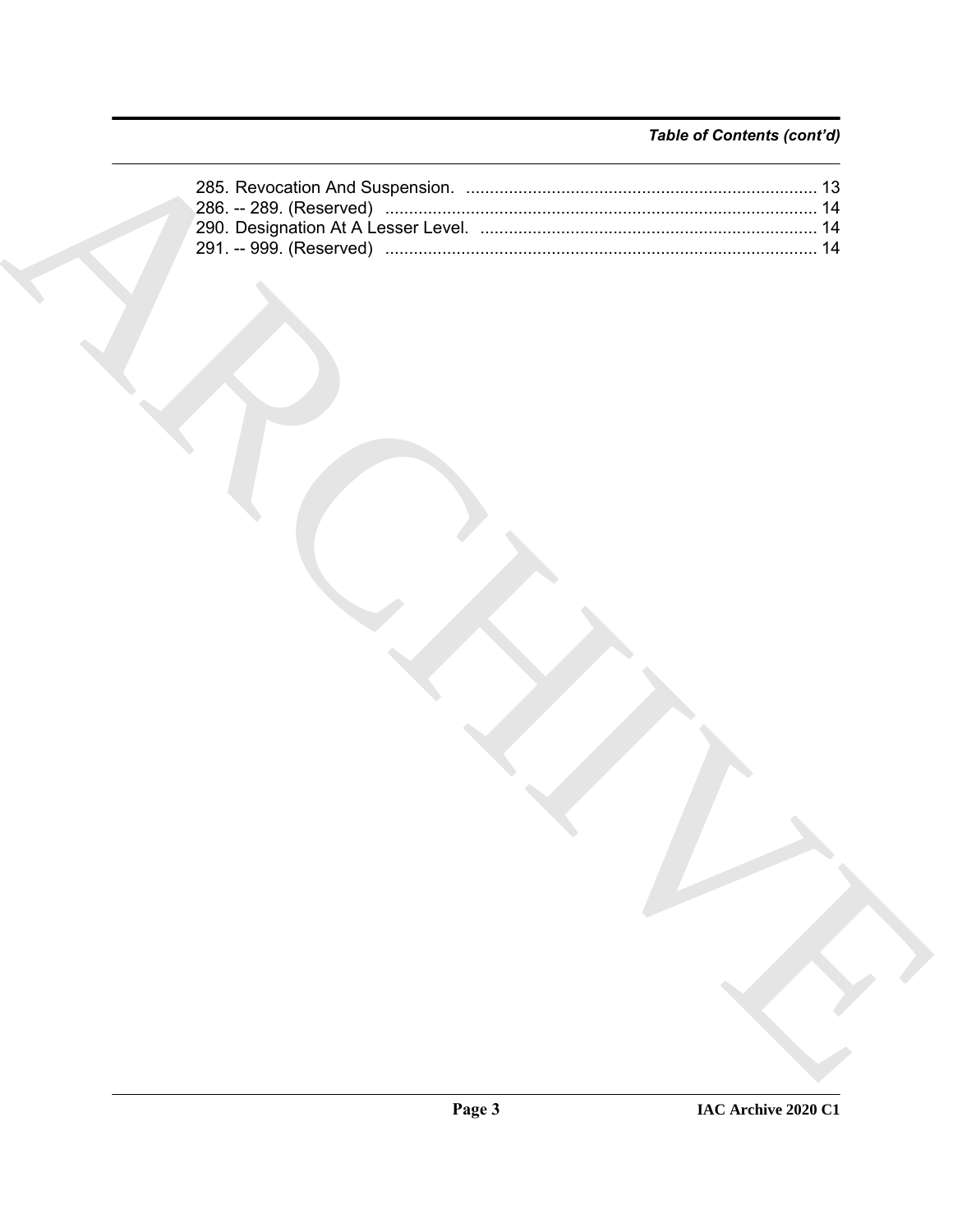#### **16.02.01 – IDAHO TIME SENSITIVE EMERGENCY SYSTEM COUNCIL**

#### <span id="page-3-16"></span><span id="page-3-1"></span><span id="page-3-0"></span>**000. LEGAL AUTHORITY.**

The Make This Share that Share is a contribute of the state of the state of the state of the state of the state of the state of the state of the state of the state of the state of the state of the state of the state of th The Idaho Time Sensitive Emergency System Council (TSE) is authorized under Section 56-1028, Idaho Code, to promulgate rules for the purpose of establishing standards and for the administration of a voluntary time sensitive emergency system of care. Sections 56-1024 through 56-1030, Idaho Code, provide requirements for the TSE Council, its membership, duties, regional TSE committees, standards criteria, and the designation of centers. The Department is authorized to charge and collect fees established by rule under Section 56-1007, Idaho Code, and to establish and collect data for a Time Sensitive Emergency (TSE) Registry under Section 57-2003, Idaho Code.

 $(3-20-20)T$ 

#### <span id="page-3-17"></span><span id="page-3-2"></span>**001. TITLE, SCOPE, AND INTENT.**

**01.** Title. The title of these rules is IDAPA 16.02.01, "Idaho Time Sensitive Emergency System Council." (3-20-20) Council." (3-20-20)T

**02. Scope**. These rules provide for the administration and establishment of standards for a voluntary statewide time sensitive emergency system of care that includes procedures and requirements for designation of trauma, stroke, and heart attack centers including data reporting, fees, appeal process and enforcement procedures, determination of regions to provide an effective access to the TSE system within the state, and operational procedures for regional TSE committees. (3-20-20) for regional TSE committees.

**03. Intent**. With the maturation of the Time Sensitive Emergency System (TSE), the intent is for the state to have the ability to designate TSE centers without reliance on national accreditation bodies. The TSE Council, upon review of appropriate documentation, may provide reciprocity for facilities in Idaho that also choose to operate under a designation in a neighboring state's system. (3-20-20)T

#### <span id="page-3-3"></span>**002. -- 003. (RESERVED)**

#### <span id="page-3-15"></span><span id="page-3-4"></span>**004. INCORPORATION BY REFERENCE.**

The Time Sensitive Emergency System Standards Manual, Edition 2020-1, is incorporated by reference in this chapter of rules. Copies of the manual may be obtained online at https://tse.idaho.gov/ or from the Bureau of Emergency Medical Services and Preparedness located at 2224 East Old Penitentiary Road, Boise, ID 83712-8249.  $(7-1-20)T$ 

#### <span id="page-3-5"></span>**005. -- 009. (RESERVED)**

#### <span id="page-3-7"></span><span id="page-3-6"></span>**010. DEFINITIONS.**

| For the purposes of this chapter, the following terms and definitions apply.                     | $(3-20-20)T$ |
|--------------------------------------------------------------------------------------------------|--------------|
| <b>American College of Surgeons (ACS)</b> . The American College of Surgeons (ACS) is a national |              |
| body that sets standards and verifies compliance with published standards.                       | $(3-20-20)T$ |

<span id="page-3-9"></span><span id="page-3-8"></span>**02. Department.** The Idaho Department of Health and Welfare. (3-20-20)T

<span id="page-3-10"></span>**03. Director**. The Director of the Idaho Department of Health and Welfare or their designee.

 $(3-20-20)T$ 

<span id="page-3-13"></span><span id="page-3-12"></span><span id="page-3-11"></span>**04. Division**. The Division of Public Health, Idaho Department of Health and Welfare. (3-20-20)T

**05. EMS Agency**. Any organization licensed by the Department under Sections 56-1011 through 56- 1023, Idaho Code, and IDAPA 16.01.03, "Emergency Medical Services (EMS) - Agency Licensing Requirements," that operates an air medical service, ambulance service, or non-transport service. (3-20-20)T

**06. EMS Bureau**. The Bureau of Emergency Medical Services (EMS) & Preparedness of the Idaho Department of Health and Welfare. (3-20-20)T

**07. Facility**. A health care organization that is voluntarily seeking designation from the Idaho Time Sensitive Emergency Council. A facility may be any of the following: (3-20-20)T

<span id="page-3-14"></span>**a.** Center. A facility designated by the Idaho Time Sensitive Emergency Council is known as a center.  $(3-20-20)T$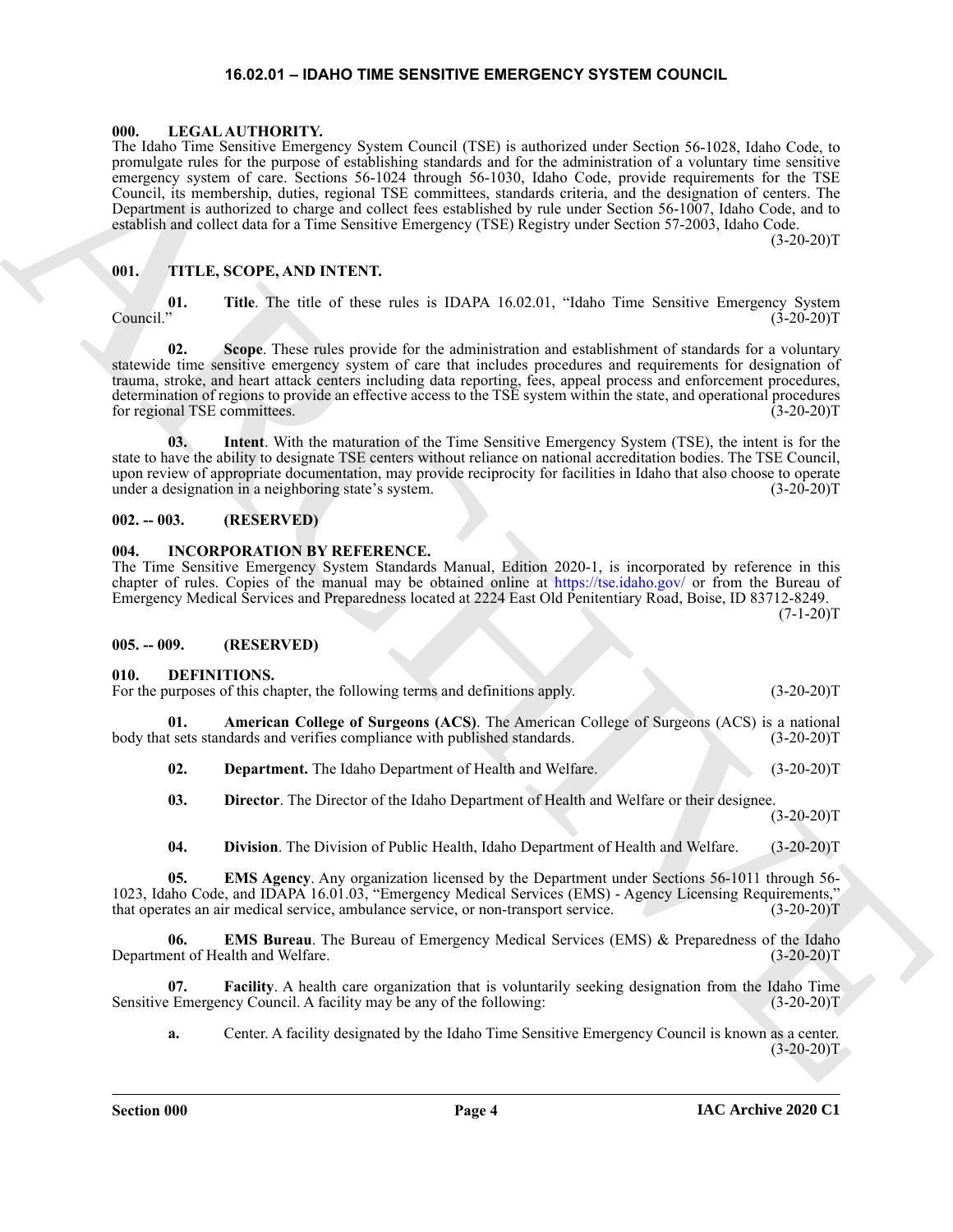<span id="page-4-6"></span><span id="page-4-5"></span><span id="page-4-4"></span><span id="page-4-3"></span><span id="page-4-2"></span><span id="page-4-1"></span><span id="page-4-0"></span>*IDAHO ADMINISTRATIVE CODE IDAPA 16.02.01 Department of Health and Welfare Idaho Time Sensitive Emergency System Council*

|                           | <b>Idaho Time Sensitive Emergency System Council</b><br><b>Department of Health and Welfare</b>                                                                                                                                                                                                                                                                                                                                                      |              |
|---------------------------|------------------------------------------------------------------------------------------------------------------------------------------------------------------------------------------------------------------------------------------------------------------------------------------------------------------------------------------------------------------------------------------------------------------------------------------------------|--------------|
| b.                        | Freestanding emergency department:                                                                                                                                                                                                                                                                                                                                                                                                                   | $(3-20-20)T$ |
| 1.                        | Is owned by a hospital with a dedicated emergency department;                                                                                                                                                                                                                                                                                                                                                                                        | $(3-20-20)T$ |
| ii.                       | Is located within thirty-five (35) miles of the hospital that owns or controls it;                                                                                                                                                                                                                                                                                                                                                                   | $(3-20-20)T$ |
| iii.<br>outpatient basis; | Provides emergency services twenty-four (24) hours per day, seven (7) days per week on an                                                                                                                                                                                                                                                                                                                                                            | $(3-20-20)T$ |
| iv.                       | Is physically separate from a hospital; and                                                                                                                                                                                                                                                                                                                                                                                                          | $(3-20-20)T$ |
| V.                        | Meets the staffing and service requirements in IDAPA 16.03.14, "Hospitals."                                                                                                                                                                                                                                                                                                                                                                          | $(3-20-20)T$ |
|                           | Hospital. As defined in Section 39-1301, Idaho Code, is a facility primarily engaged in providing,<br>by or under the daily supervision of physicians:                                                                                                                                                                                                                                                                                               | $(3-20-20)T$ |
| acute illness;            | Concentrated medical and nursing care on a twenty-four (24) hour basis to inpatients experiencing                                                                                                                                                                                                                                                                                                                                                    | $(3-20-20)T$ |
| ii.                       | Diagnostic and therapeutic services for medical diagnosis and treatment, psychiatric diagnosis and<br>treatment, and care of injured, disabled, or sick persons;                                                                                                                                                                                                                                                                                     | $(3-20-20)T$ |
| iii.                      | Rehabilitation services for injured, disabled, or sick persons;                                                                                                                                                                                                                                                                                                                                                                                      | $(3-20-20)T$ |
| iv.                       | Obstetrical care;                                                                                                                                                                                                                                                                                                                                                                                                                                    | $(3-20-20)T$ |
| V.<br>and                 | Provides for care of two $(2)$ or more individuals for twenty-four $(24)$ or more consecutive hours;                                                                                                                                                                                                                                                                                                                                                 | $(3-20-20)T$ |
| vi.                       | Is staffed to provide nursing professional nursing care on a twenty-four (24) hour basis. (3-20-20)T                                                                                                                                                                                                                                                                                                                                                 |              |
| d.                        | Rural Clinic. A health care clinic in a rural area that is located more than thirty-five (35) miles from<br>a hospital via maintained roads and is capable of providing emergency care to patients.                                                                                                                                                                                                                                                  | $(3-20-20)T$ |
| 08.                       | Heart Attack. STEMI, a common name for ST-elevation myocardial infarction, is a more precise<br>definition for a type of heart attack caused by a prolonged period of blocked blood supply that affects a large area of<br>the heart and has a substantial risk of death or disability calling for a quick response.                                                                                                                                 | $(3-20-20)T$ |
| 09.                       | Idaho Time Sensitive Emergency (TSE) System Council. The Idaho Time Sensitive Emergency<br>System Council established in Section 56-1027, Idaho Code.                                                                                                                                                                                                                                                                                                | $(3-20-20)T$ |
| 10.                       | National Accrediting Body. An organization whose standards criteria is recognized by the Idaho<br>Time Sensitive Emergency System Council and verifies compliance with those standards.                                                                                                                                                                                                                                                              | $(3-20-20)T$ |
| 11.                       | Regional Time Sensitive Emergency (TSE) Committee. An Idaho regional TSE committee<br>established under Section 56-1030, Idaho Code.                                                                                                                                                                                                                                                                                                                 | $(3-20-20)T$ |
| 12.                       | <b>STEMI</b> . STEMI is an ST segment elevation myocardial infarction that is a particular type of heart<br>attack, or MI (myocardial infarction), that is caused by a prolonged period of blocked blood supply. It affects a large<br>area of the heart muscle, and so causes changes on the ECG as well as in blood levels of key chemical markers. This<br>is considered a major heart attack and is referred to in medical shorthand as a STEMI. | $(3-20-20)T$ |
| 13.                       | Stroke. An interruption of blood flow to the brain causing paralysis, slurred speech, or altered brain<br>function usually caused by a blockage in a blood vessel that carries blood to the brain (ischemic stroke) or by a blood<br>vessel bursting (hemorrhagic stroke).                                                                                                                                                                           | $(3-20-20)T$ |
| 14.                       | <b>Time Sensitive Emergency (TSE).</b> Time sensitive emergencies specifically for this chapter of                                                                                                                                                                                                                                                                                                                                                   |              |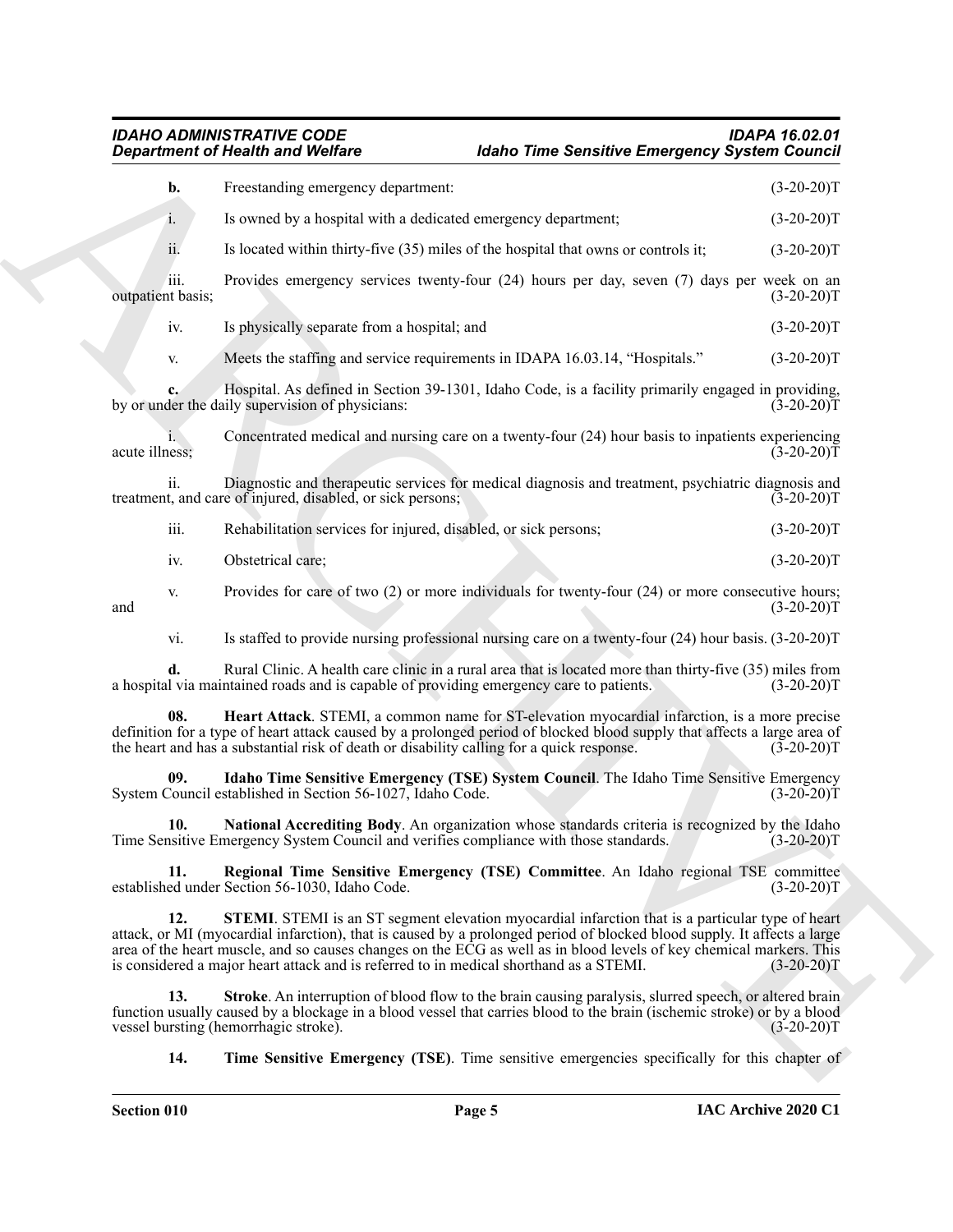#### <span id="page-5-8"></span><span id="page-5-5"></span>*IDAHO ADMINISTRATIVE CODE IDAPA 16.02.01 <u>Idaho Time Sensitive Emergency System Council*</u>

|                                        | <b>Department of Health and Welfare</b>                                                                                                   | <b>Idaho Time Sensitive Emergency System Council</b>                                                                                                                                                                                                                                                                                                                   |              |
|----------------------------------------|-------------------------------------------------------------------------------------------------------------------------------------------|------------------------------------------------------------------------------------------------------------------------------------------------------------------------------------------------------------------------------------------------------------------------------------------------------------------------------------------------------------------------|--------------|
|                                        | rules are trauma, stroke, and heart attack.                                                                                               |                                                                                                                                                                                                                                                                                                                                                                        | $(3-20-20)T$ |
| 15.                                    | chemical energy, or from the absence of such essentials as heat or oxygen.                                                                | Trauma. The result of an act or event that damages, harms, or hurts a human being resulting in<br>intentional or unintentional damage to the body resulting from acute exposure to mechanical, thermal, electrical, or                                                                                                                                                 | $(3-20-20)T$ |
| 16.<br>$(1)$ or more of the following: |                                                                                                                                           | <b>TSE-Designated Center.</b> A facility that has voluntarily applied for TSE designation, met and is in<br>compliance with the designation criteria and standards of these rules, and that the TSE Council has designated as one                                                                                                                                      | $(3-20-20)T$ |
| a.                                     | Level I Trauma Center;                                                                                                                    |                                                                                                                                                                                                                                                                                                                                                                        | $(3-20-20)T$ |
| b.                                     | Level II Trauma Center;                                                                                                                   |                                                                                                                                                                                                                                                                                                                                                                        | $(3-20-20)T$ |
| c.                                     | Level III Trauma Center;                                                                                                                  |                                                                                                                                                                                                                                                                                                                                                                        | $(3-20-20)T$ |
| d.                                     | Level IV Trauma Center;                                                                                                                   |                                                                                                                                                                                                                                                                                                                                                                        | $(3-20-20)T$ |
| e.                                     | Level V Trauma Center;                                                                                                                    |                                                                                                                                                                                                                                                                                                                                                                        | $(3-20-20)T$ |
| f.                                     | Pediatric Level I Trauma Center;                                                                                                          |                                                                                                                                                                                                                                                                                                                                                                        | $(3-20-20)T$ |
| g.                                     | Pediatric Level II Trauma Center;                                                                                                         |                                                                                                                                                                                                                                                                                                                                                                        | $(3-20-20)T$ |
| h.                                     | Level I Stroke Center (Comprehensive);                                                                                                    |                                                                                                                                                                                                                                                                                                                                                                        | $(3-20-20)T$ |
| i.                                     | Level II Stroke Center (Primary);                                                                                                         |                                                                                                                                                                                                                                                                                                                                                                        | $(3-20-20)T$ |
| j.                                     | Level III Stroke Center (Acute Stroke Ready);                                                                                             |                                                                                                                                                                                                                                                                                                                                                                        | $(3-20-20)T$ |
| k.                                     | Level I STEMI Center (Heart Attack Receiving); or                                                                                         |                                                                                                                                                                                                                                                                                                                                                                        | $(3-20-20)T$ |
| 1.                                     | Level II STEMI Center (Heart Attack Referring).                                                                                           |                                                                                                                                                                                                                                                                                                                                                                        | $(3-20-20)T$ |
| 17.                                    |                                                                                                                                           | TSE Registry. The population-based data system defined under Section 57-2003, Idaho Code.                                                                                                                                                                                                                                                                              | $(3-20-20)T$ |
| 18.<br>and coordinated TSE care.       |                                                                                                                                           | TSE System. An organized statewide approach to treating trauma, stroke, and heart attack patients<br>that establishes and promotes standards for patient transportation, equipment, and information analysis for effective                                                                                                                                             | $(3-20-20)T$ |
| $011. - 074.$                          | (RESERVED)                                                                                                                                |                                                                                                                                                                                                                                                                                                                                                                        |              |
| 075.                                   | TSE COUNCIL.<br>and the chair of each regional TSE committee.                                                                             | Under Section 56-1027, Idaho Code, the TSE Council will consist of members appointed by the Governor of Idaho                                                                                                                                                                                                                                                          | $(3-20-20)T$ |
| 076.                                   | TSE COUNCIL -- RESPONSIBILITIES AND DUTIES.<br>The TSE Council is responsible for the duties described under Section 56-1028, Idaho Code. |                                                                                                                                                                                                                                                                                                                                                                        | $(3-20-20)T$ |
| $077. - 079.$                          | (RESERVED)                                                                                                                                |                                                                                                                                                                                                                                                                                                                                                                        |              |
| 080.                                   | <b>TSE REGIONS.</b>                                                                                                                       | Under Section 56-1028, Idaho Code, the TSE Council is required to establish TSE regions that provide more effective<br>access to the Idaho TSE system through education, but not for the purpose of promoting competition, restricting, or<br>directing patient referrals within the region. The TSE Council has established six (6) regions in Idaho described in the |              |

#### <span id="page-5-7"></span><span id="page-5-6"></span><span id="page-5-0"></span>**011. -- 074. (RESERVED)**

#### <span id="page-5-9"></span><span id="page-5-1"></span>**075. TSE COUNCIL.**

#### <span id="page-5-10"></span><span id="page-5-2"></span>**076. TSE COUNCIL -- RESPONSIBILITIES AND DUTIES.**

#### <span id="page-5-3"></span>**077. -- 079. (RESERVED)**

#### <span id="page-5-11"></span><span id="page-5-4"></span>**080. TSE REGIONS.**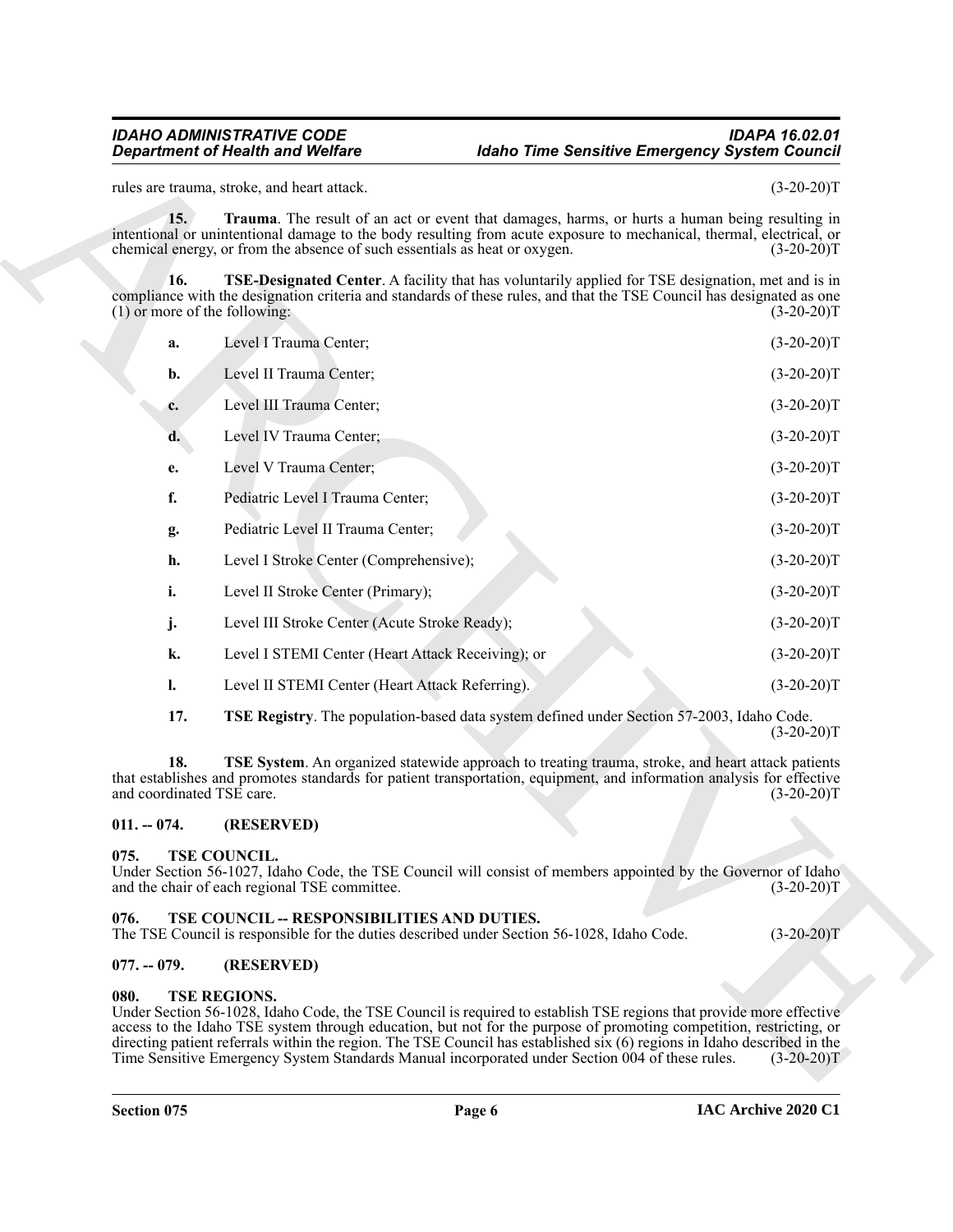#### <span id="page-6-15"></span><span id="page-6-0"></span>**081. TSE REGIONS -- REALIGNMENT OF REGION.**

The TSE Council may realign a region by initiation of the TSE Council, or at the request of a regional TSE committee, a county or local government entity within the region, a TSE-designated center, or a licensed EMS agency within the region. (3-20-20)T

**01.** Requesting Entity. The requesting entity must forward correspondence to the TSE Council lighter reason for the realignment request. The correspondence must include: (3-20-20) specifying the reason for the realignment request. The correspondence must include:

- <span id="page-6-17"></span>**a.** Existing patient routing patterns used by both EMS agencies and health care centers; (3-20-20)T
- **b.** Distances and transport times involved in patient routing patterns; (3-20-20)T
- **c.** A list of all entities affected by the request; (3-20-20)T
- **d.** A list of all other licensed health care facilities and licensed EMS agencies in the county; and  $(3-20-20)T$
- <span id="page-6-18"></span><span id="page-6-16"></span>**e.** Documentation that all affected regional TSE committees are agreeable to the realignment.  $(3-20-20)T$

**02. Copies of Request for Realignment**. The entity requesting the TSE Council for realignment must provide copies of the correspondence to all affected regional TSE committees, county and local governments, licensed health care facilities, and EMS agencies in the requesting entity's county. (3-20-20)T

**03. TSE Decision for Realignment**. The TSE Council will evaluate the request based on the impact to patient care and will notify all parties of the council's decision. (3-20-20)T

#### <span id="page-6-11"></span><span id="page-6-1"></span>**082. REGIONAL TSE COMMITTEES -- ORGANIZATION AND RESPONSIBILITIES.**

The regional TSE committees' organization and responsibilities are described under Section 56-1030, Idaho Code.  $(3-20-20)T$ 

#### <span id="page-6-2"></span>**083. -- 099. (RESERVED)**

#### <span id="page-6-10"></span><span id="page-6-3"></span>**100. DESIGNATION OF TSE CENTERS -- CRITERIA.**

**Equivariant of Health was Welfare**<br> **(Also Drive Sensitive Energoncy System Council**<br>
11. THE HERCHIVES CONTINENT OF THE CONTINENT of the state of the space of the region of the space of the region of the space of the re Under Section 56-1029, Idaho Code, the TSE Council will designate a hospital as a trauma, stroke, or STEMI (heart attack) center when such hospital, upon proper application and verification, is found by the TSE Council to meet an applicable designation level for trauma, stroke, or STEMI (heart attack) designation criteria established in the Time Sensitive Emergency System Standards Manual incorporated under Section 004 of these rules. (3-20-20)T

#### <span id="page-6-4"></span>**101. -- 104. (RESERVED)**

#### <span id="page-6-14"></span><span id="page-6-5"></span>**105. TRAUMA DESIGNATION CENTERS.**

To be an Idaho TSE-designated Level I, II, III, IV, V, or a Pediatric Level I or Level II Trauma Center, a facility must meet or exceed required standards published for state designation in the Time Sensitive Emergency System Standards<br>Manual incorporated under Section 004 of these rules. (3-20-20) Manual incorporated under Section 004 of these rules.

#### <span id="page-6-6"></span>**106. -- 109. (RESERVED)**

#### <span id="page-6-13"></span><span id="page-6-7"></span>**110. STROKE DESIGNATION CENTERS.**

To be an Idaho TSE-designated Level I, II, or III Stroke Center, a facility must meet or exceed required standards published for state designation in the Time Sensitive Emergency System Standards Manual incorporated by reference under Section 004 of these rules. (3-20-20)T

#### <span id="page-6-8"></span>**111. -- 114. (RESERVED)**

#### <span id="page-6-12"></span><span id="page-6-9"></span>**115. STEMI (HEART ATTACK) DESIGNATION CENTERS.**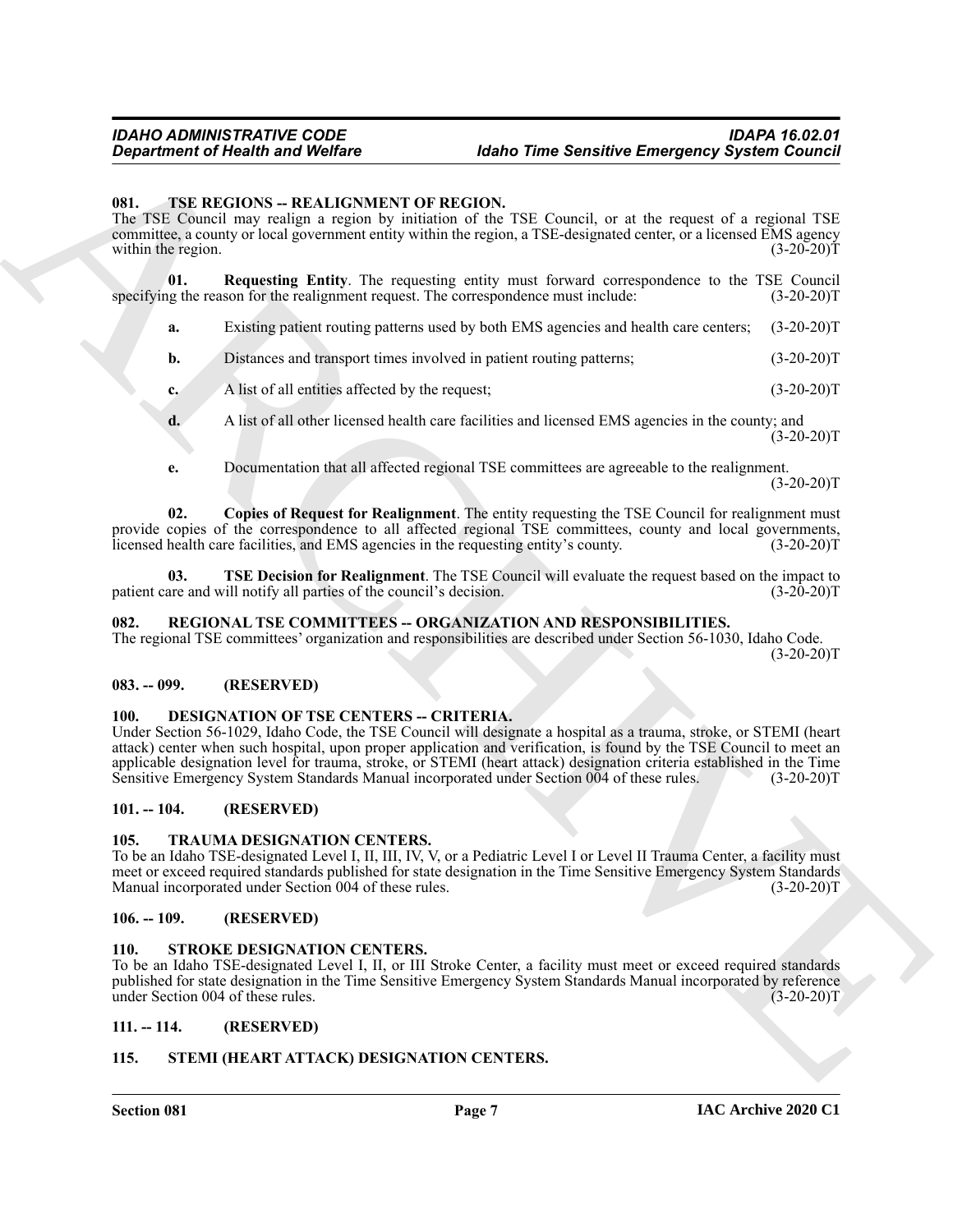#### <span id="page-7-0"></span>**116. -- 119. (RESERVED)**

#### <span id="page-7-14"></span><span id="page-7-13"></span><span id="page-7-1"></span>**120. DESIGNATION OF CENTERS -- GENERAL REQUIREMENTS.**

#### <span id="page-7-15"></span><span id="page-7-2"></span>**121. -- 189. (RESERVED)**

#### <span id="page-7-18"></span><span id="page-7-3"></span>190. TSE DESIGNATION -- LENGTH OF DESIGNATION.

#### <span id="page-7-17"></span><span id="page-7-4"></span>**191. RENEWAL OF TSE DESIGNATION.**

#### <span id="page-7-5"></span>**192. -- 194. (RESERVED)**

#### <span id="page-7-16"></span><span id="page-7-6"></span>**195. NOTIFICATION OF LOSS OF CERTIFICATION OR LICENSURE.**

#### <span id="page-7-7"></span>**196. -- 199. (RESERVED)**

#### <span id="page-7-10"></span><span id="page-7-9"></span><span id="page-7-8"></span>**200. DESIGNATION AND TSE ON-SITE SURVEY FEES.**

#### <span id="page-7-12"></span><span id="page-7-11"></span>**03. Trauma Designation and TSE On-Site Survey Fees**.

|               | <b>Department of Health and Welfare</b>                                                                                                                                                                                                                                                                                                                                                                                                                             |                                                              | <b>Idaho Time Sensitive Emergency System Council</b>       |              |
|---------------|---------------------------------------------------------------------------------------------------------------------------------------------------------------------------------------------------------------------------------------------------------------------------------------------------------------------------------------------------------------------------------------------------------------------------------------------------------------------|--------------------------------------------------------------|------------------------------------------------------------|--------------|
|               | To be an Idaho TSE-designated Level I or II STEMI (Heart Attack) Center, a facility must meet or exceed required<br>standards published for state designation in the Time Sensitive Emergency System Standards Manual incorporated<br>under Section 004 of these rules.                                                                                                                                                                                             |                                                              |                                                            | $(3-20-20)T$ |
| $116. - 119.$ | (RESERVED)                                                                                                                                                                                                                                                                                                                                                                                                                                                          |                                                              |                                                            |              |
| <b>120.</b>   | DESIGNATION OF CENTERS -- GENERAL REQUIREMENTS.                                                                                                                                                                                                                                                                                                                                                                                                                     |                                                              |                                                            |              |
| 01.           | Application. A facility applying for initial TSE designation must submit an application along with<br>applicable fees for each designation it is requesting. Application process and requirements are provided in the Time<br>Sensitive Emergency System Standards Manual incorporated under Section 004 of these rules. Fee requirements are<br>provided in Section 200 of these rules.                                                                            |                                                              |                                                            | $(3-20-20)T$ |
| 02.           | Initial Designation. Initial designation requires completion of appropriate application, submission<br>of appropriate fees, and completion of an appropriate on-site survey based on the Time Sensitive Emergency System<br>Standards Manual incorporated by reference under Section 004 of these rules.                                                                                                                                                            |                                                              |                                                            | $(3-20-20)T$ |
| $121. - 189.$ | (RESERVED)                                                                                                                                                                                                                                                                                                                                                                                                                                                          |                                                              |                                                            |              |
| 190.          | TSE DESIGNATION -- LENGTH OF DESIGNATION.<br>A TSE center will be designated for a period of three (3) years, unless the designation is rescinded by the TSE<br>Council for non-compliance with the designation standards of these rules or adjusted to coincide with applicable<br>external verification timetables.                                                                                                                                               |                                                              |                                                            | $(3-20-20)T$ |
| 191.          | RENEWAL OF TSE DESIGNATION.<br>A TSE center must submit its renewal application and applicable fees no later than six (6) months prior to the center's<br>designation expiration date. Designation will not lapse due to a delay in scheduling the on-site survey, if the delay is<br>through no fault of renewing center.                                                                                                                                          |                                                              |                                                            | $(3-20-20)T$ |
| $192. - 194.$ | (RESERVED)                                                                                                                                                                                                                                                                                                                                                                                                                                                          |                                                              |                                                            |              |
| 195.          | NOTIFICATION OF LOSS OF CERTIFICATION OR LICENSURE.<br>Any TSE-designated center that has a loss of certification or licensure must immediately notify the TSE Council by<br>contacting TSE program staff.                                                                                                                                                                                                                                                          |                                                              |                                                            | $(3-20-20)T$ |
| $196. - 199.$ | (RESERVED)                                                                                                                                                                                                                                                                                                                                                                                                                                                          |                                                              |                                                            |              |
|               |                                                                                                                                                                                                                                                                                                                                                                                                                                                                     |                                                              |                                                            |              |
| 200.          | DESIGNATION AND TSE ON-SITE SURVEY FEES.                                                                                                                                                                                                                                                                                                                                                                                                                            |                                                              |                                                            |              |
| 01.           | Application With National Verification. An applicant applying for a TSE designation that is<br>verified by a national accrediting body must submit the appropriate designation fees with its application for initial<br>designation and renewal. The designation fees are for a three (3) year designation and are payable on an annual basis.<br>TSE designation fees are not to exceed those listed in Subsections 200.03 through 200.05 of this rule. (3-20-20)T |                                                              |                                                            |              |
| 02.           | Application Without National Verification. An applicant who requires a TSE on-site survey prior<br>to designation is required to pay the applicable on-site survey fee at the time of application. TSE designation and on-<br>site survey fees are not to exceed those listed in Subsections 200.03 through 200.05 of this rule.                                                                                                                                    |                                                              |                                                            | $(3-20-20)T$ |
| 03.           | Trauma Designation and TSE On-Site Survey Fees.                                                                                                                                                                                                                                                                                                                                                                                                                     |                                                              |                                                            |              |
|               | <b>TRAUMA DESIGNATIONS</b><br>200.03                                                                                                                                                                                                                                                                                                                                                                                                                                | <b>DESIGNATION FEE</b><br>3-year / Annual<br>(Not to exceed) | <b>TSE ON-SITE SURVEY</b><br><b>FEE</b><br>(Not to exceed) |              |
|               | <b>LEVEL I</b>                                                                                                                                                                                                                                                                                                                                                                                                                                                      | \$45,000 / \$15,000                                          | \$3,000 / Not applicable                                   |              |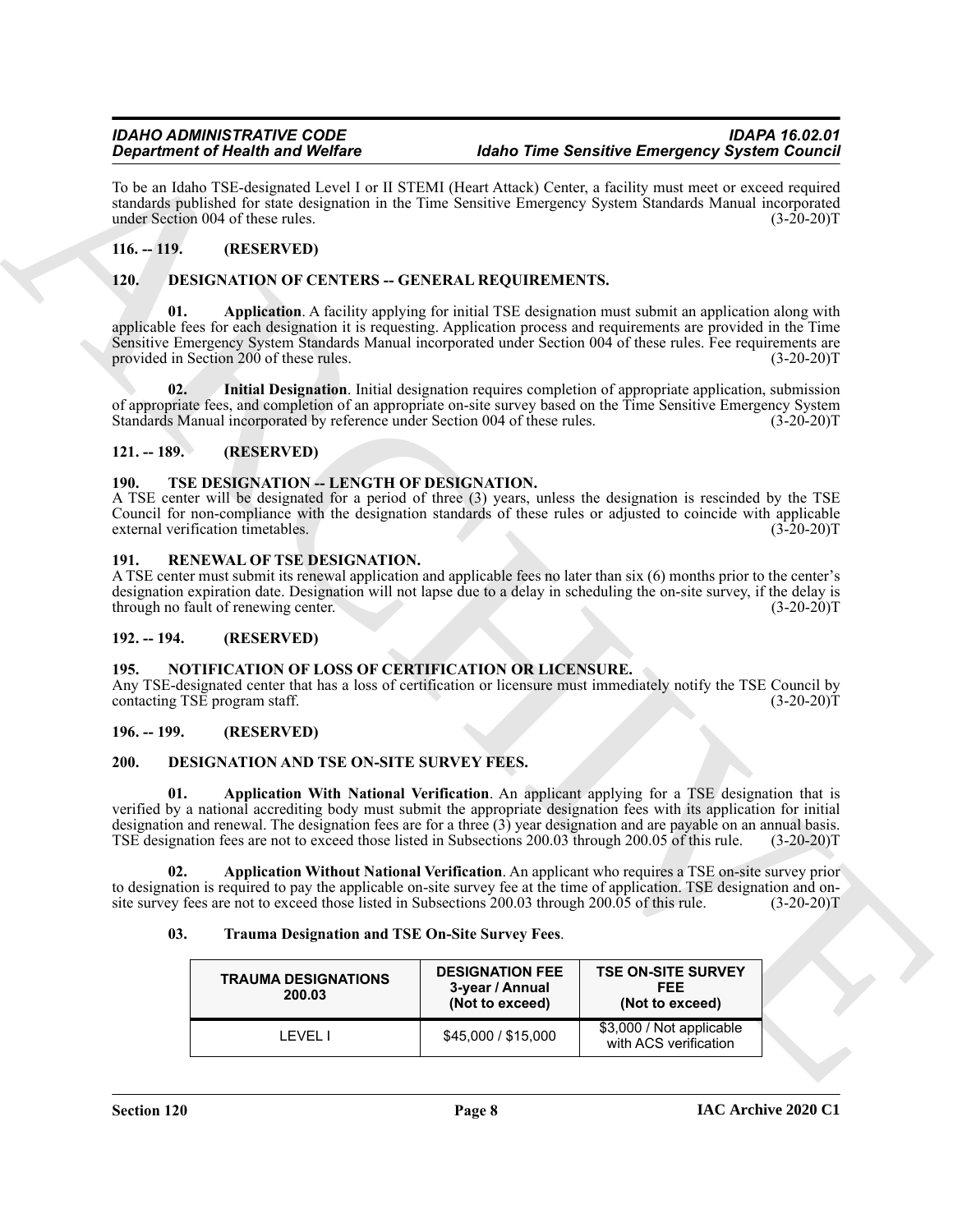#### *IDAHO ADMINISTRATIVE CODE IDAPA 16.02.01* **Idaho Time Sensitive Emergency System Council**

| <b>TRAUMA DESIGNATIONS</b><br>200.03     | <b>DESIGNATION FEE</b><br>3-year / Annual<br>(Not to exceed) | <b>TSE ON-SITE SURVEY</b><br><b>FEE</b><br>(Not to exceed) |
|------------------------------------------|--------------------------------------------------------------|------------------------------------------------------------|
| <b>LEVEL II</b>                          | \$36,000 / \$12,000                                          | \$3,000 / Not applicable<br>with ACS verification          |
| LEVEL III                                | \$24,000 / \$8,000                                           | \$,3000 / Not applicable<br>with ACS verification          |
| <b>LEVEL IV</b>                          | \$12,000 / \$4,000                                           | \$1,500 / Not applicable<br>with ACS verification          |
| <b>LEVEL V</b>                           | \$3,000 / \$1,000                                            | \$1.500                                                    |
| <b>PEDIATRIC</b><br>LEVEL I and LEVEL II | \$36,000 / \$12,000                                          | \$3000 / Not applicable<br>with ACS verification           |

#### <span id="page-8-2"></span>**04. Stroke Designation and TSE On-Site Survey Fees**.

| <b>TRAUMA DESIGNATIONS</b><br>200.03                                                                                             | <b>DESIGNATION FEE</b><br>3-year / Annual<br>(Not to exceed)                                                                         | <b>TSE ON-SITE SURVEY</b><br><b>FEE</b><br>(Not to exceed)                                                                                                                                                    |              |
|----------------------------------------------------------------------------------------------------------------------------------|--------------------------------------------------------------------------------------------------------------------------------------|---------------------------------------------------------------------------------------------------------------------------------------------------------------------------------------------------------------|--------------|
| <b>LEVEL II</b>                                                                                                                  | \$36,000 / \$12,000                                                                                                                  | \$3,000 / Not applicable<br>with ACS verification                                                                                                                                                             |              |
| <b>LEVEL III</b>                                                                                                                 | \$24,000 / \$8,000                                                                                                                   | \$,3000 / Not applicable<br>with ACS verification                                                                                                                                                             |              |
| <b>LEVEL IV</b>                                                                                                                  | \$12,000 / \$4,000                                                                                                                   | \$1,500 / Not applicable<br>with ACS verification                                                                                                                                                             |              |
| <b>LEVEL V</b>                                                                                                                   | \$3,000 / \$1,000                                                                                                                    | \$1,500                                                                                                                                                                                                       |              |
| <b>PEDIATRIC</b><br>LEVEL I and LEVEL II                                                                                         | \$36,000 / \$12,000                                                                                                                  | \$3000 / Not applicable<br>with ACS verification                                                                                                                                                              |              |
| 04.<br><b>Stroke Designation and TSE On-Site Survey Fees.</b>                                                                    |                                                                                                                                      |                                                                                                                                                                                                               | $(3-20-20)T$ |
| <b>STROKE DESIGNATIONS</b><br>200.04                                                                                             | <b>DESIGNATION FEE</b><br>3-year / Annual<br>(Not to exceed)                                                                         | <b>TSE ON-SITE SURVEY</b><br><b>FEE</b><br>(Not to exceed)                                                                                                                                                    |              |
| <b>LEVELI</b>                                                                                                                    | \$21,000 / \$7,000                                                                                                                   | \$3,000 / Not applicable with<br>national or acceptable state<br>verification                                                                                                                                 |              |
| <b>LEVEL II</b>                                                                                                                  | \$12,000 / \$4,000                                                                                                                   | \$3,000 / Not applicable with<br>national or acceptable state<br>verification                                                                                                                                 |              |
| <b>LEVEL III</b>                                                                                                                 | \$1,500 / \$500                                                                                                                      | \$3,000 / Not applicable with<br>national or acceptable state<br>verification                                                                                                                                 |              |
| 05.<br><b>STEMI (HEART ATTACK)</b><br><b>DESIGNATIONS</b><br>200.05                                                              | <b>STEMI (Heart Attack) Designation and TSE On-Site Survey Fees.</b><br><b>DESIGNATION FEE</b><br>3-year / Annual<br>(Not to exceed) | <b>TSE ON-SITE SURVEY</b><br><b>FEE</b><br>(Not to exceed)                                                                                                                                                    | $(3-20-20)T$ |
| LEVEL I                                                                                                                          | \$21,000 / \$7,000                                                                                                                   | \$3,000 / Not applicable with<br>national or acceptable state<br>verification                                                                                                                                 |              |
| <b>LEVEL II</b>                                                                                                                  | \$1,500 / \$500                                                                                                                      | \$3,000 / Not applicable with<br>national or acceptable state<br>verification                                                                                                                                 |              |
|                                                                                                                                  |                                                                                                                                      |                                                                                                                                                                                                               | $(3-20-20)T$ |
| 06.<br>notify the applicant facility of the designation determination by letter. The applicant facility must then pay either the |                                                                                                                                      | Designation Fee Payment. After completion of the TSE on-site survey, the TSE Council will<br>annual designation fee or the entire three (3) year designation fee. After designation notification and upon the |              |

#### <span id="page-8-1"></span>**05. STEMI (Heart Attack) Designation and TSE On-Site Survey Fees**.

<span id="page-8-0"></span>

| <b>STEMI (HEART ATTACK)</b><br><b>DESIGNATIONS</b><br>200.05 | <b>DESIGNATION FEE</b><br>3-year / Annual<br>(Not to exceed) | <b>TSE ON-SITE SURVEY</b><br><b>FEE</b><br>(Not to exceed)                    |
|--------------------------------------------------------------|--------------------------------------------------------------|-------------------------------------------------------------------------------|
| I FVFI I                                                     | \$21,000 / \$7,000                                           | \$3,000 / Not applicable with<br>national or acceptable state<br>verification |
| LEVEL II                                                     | \$1,500 / \$500                                              | \$3,000 / Not applicable with<br>national or acceptable state<br>verification |

#### $(3-20-20)T$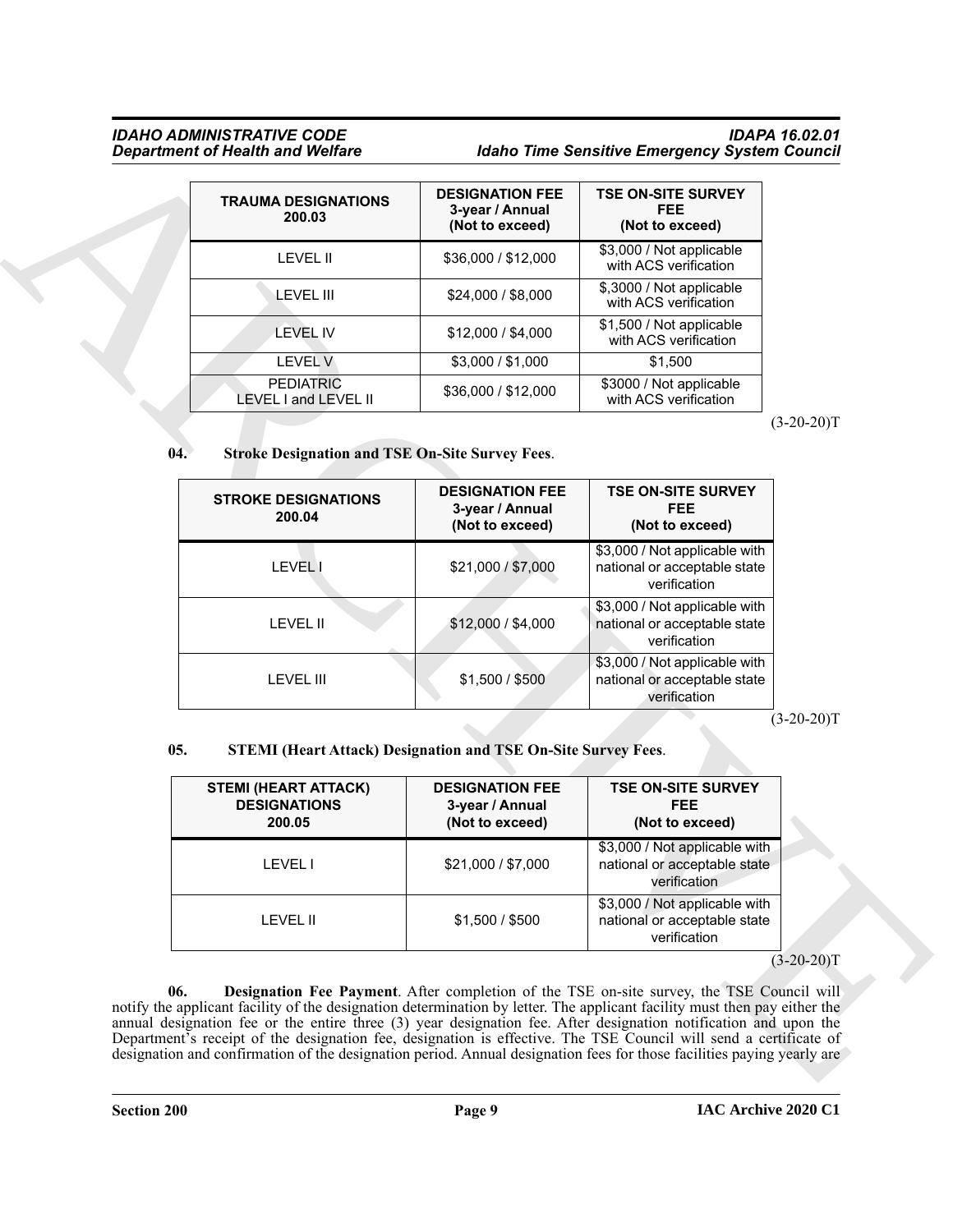#### <span id="page-9-0"></span>**201. -- 249. (RESERVED)**

#### <span id="page-9-3"></span><span id="page-9-1"></span>**250. TSE ON-SITE SURVEY.**

#### <span id="page-9-7"></span><span id="page-9-6"></span><span id="page-9-5"></span><span id="page-9-4"></span><span id="page-9-2"></span>**251. TSE ON-SITE SURVEY -- GENERAL REQUIREMENTS.**

|                           | <b>Department of Health and Welfare</b>                                                                                                                                                                                                                                                                                                                                                          | <b>Idaho Time Sensitive Emergency System Council</b> |              |
|---------------------------|--------------------------------------------------------------------------------------------------------------------------------------------------------------------------------------------------------------------------------------------------------------------------------------------------------------------------------------------------------------------------------------------------|------------------------------------------------------|--------------|
|                           | due to the Department within thirty (30) days of the date of the invoice in order to maintain designation. Failure to<br>meet this deadline will result in suspension or revocation of designation as provided in Section 285 of these rules.                                                                                                                                                    |                                                      | $(3-20-20)T$ |
| $201. - 249.$             | (RESERVED)                                                                                                                                                                                                                                                                                                                                                                                       |                                                      |              |
| 250.                      | TSE ON-SITE SURVEY.<br>The TSE Council will conduct an on-site survey of each TSE-designated center at least once every three (3) years,<br>unless the center has been verified by a national accrediting body to meet or exceed the standards set in these rules.<br>The TSE Council will schedule the on-site survey with the designated center in a timely manner.                            |                                                      | $(3-20-20)T$ |
| 251.                      | TSE ON-SITE SURVEY -- GENERAL REQUIREMENTS.<br>The TSE on-site survey will consist of and consider each facility's application and compliance with the standards<br>published for state designation and incorporated under Section 004 of these rules for the specific type of designation<br>being requested. The general requirements in Subsections 251.01 through 251.06 of this rule apply: |                                                      | $(3-20-20)T$ |
| 01.<br>criteria:          | Survey Team Member Requirements. Survey team members will meet the following inclusion                                                                                                                                                                                                                                                                                                           |                                                      | $(3-20-20)T$ |
| a.                        | A physician surveyor must:                                                                                                                                                                                                                                                                                                                                                                       |                                                      | $(3-20-20)T$ |
| i.<br>Medicine;           | Be certified by the American Board of Medical Specialties or the American Board of Osteopathic                                                                                                                                                                                                                                                                                                   |                                                      | $(3-20-20)T$ |
| ii.                       | Be board-certified in the specialty area being represented on the review team;                                                                                                                                                                                                                                                                                                                   |                                                      | $(3-20-20)T$ |
| 111.                      | Be currently active, or active in the last twelve (12) months, in trauma, stroke, or emergency<br>cardiac care at a center that is at or above the level being reviewed;                                                                                                                                                                                                                         |                                                      | $(3-20-20)T$ |
| iv.                       | Have no conflict of interest with the facility under review;                                                                                                                                                                                                                                                                                                                                     |                                                      | $(3-20-20)T$ |
| V.<br>designations; and   | Be from another state when performing a survey for Level I or Level II Trauma Center                                                                                                                                                                                                                                                                                                             |                                                      | $(3-20-20)T$ |
| vi.                       | Be from outside the region of the center being verified.                                                                                                                                                                                                                                                                                                                                         |                                                      | $(3-20-20)T$ |
| b.                        | A nurse surveyor or program manager must:                                                                                                                                                                                                                                                                                                                                                        |                                                      | $(3-20-20)T$ |
| 1.                        | Be currently active, or active in the last twelve (12) months, in trauma, stroke, or emergency<br>cardiac care at a center that is at or above the level being reviewed; and                                                                                                                                                                                                                     |                                                      | $(3-20-20)T$ |
| ii.                       | Have no conflict of interest with the facility under review;                                                                                                                                                                                                                                                                                                                                     |                                                      | $(3-20-20)T$ |
| iii.<br>designations; and | Be from another state when performing a survey for Level I or Level II Trauma Center                                                                                                                                                                                                                                                                                                             |                                                      | $(3-20-20)T$ |
| iv.                       | Be from outside the region of the center being verified.                                                                                                                                                                                                                                                                                                                                         |                                                      | $(3-20-20)T$ |
| 02.                       | Communication Between Surveyors and Facilities. In order to standardize ethical practice, all<br>communication between surveyors and facilities prior to the survey must be facilitated by TSE program staff.                                                                                                                                                                                    |                                                      | $(3-20-20)T$ |
| 03.                       | Survey Team Member Notification of Potential Conflict of Interest. Upon being assigned to an<br>on-site survey team, a potential team member must notify the TSE Council of any potential conflict of interest<br>regarding any financial, professional, or personal bias that may affect the survey of the applicant's facility.                                                                |                                                      | $(3-20-20)T$ |
|                           |                                                                                                                                                                                                                                                                                                                                                                                                  |                                                      |              |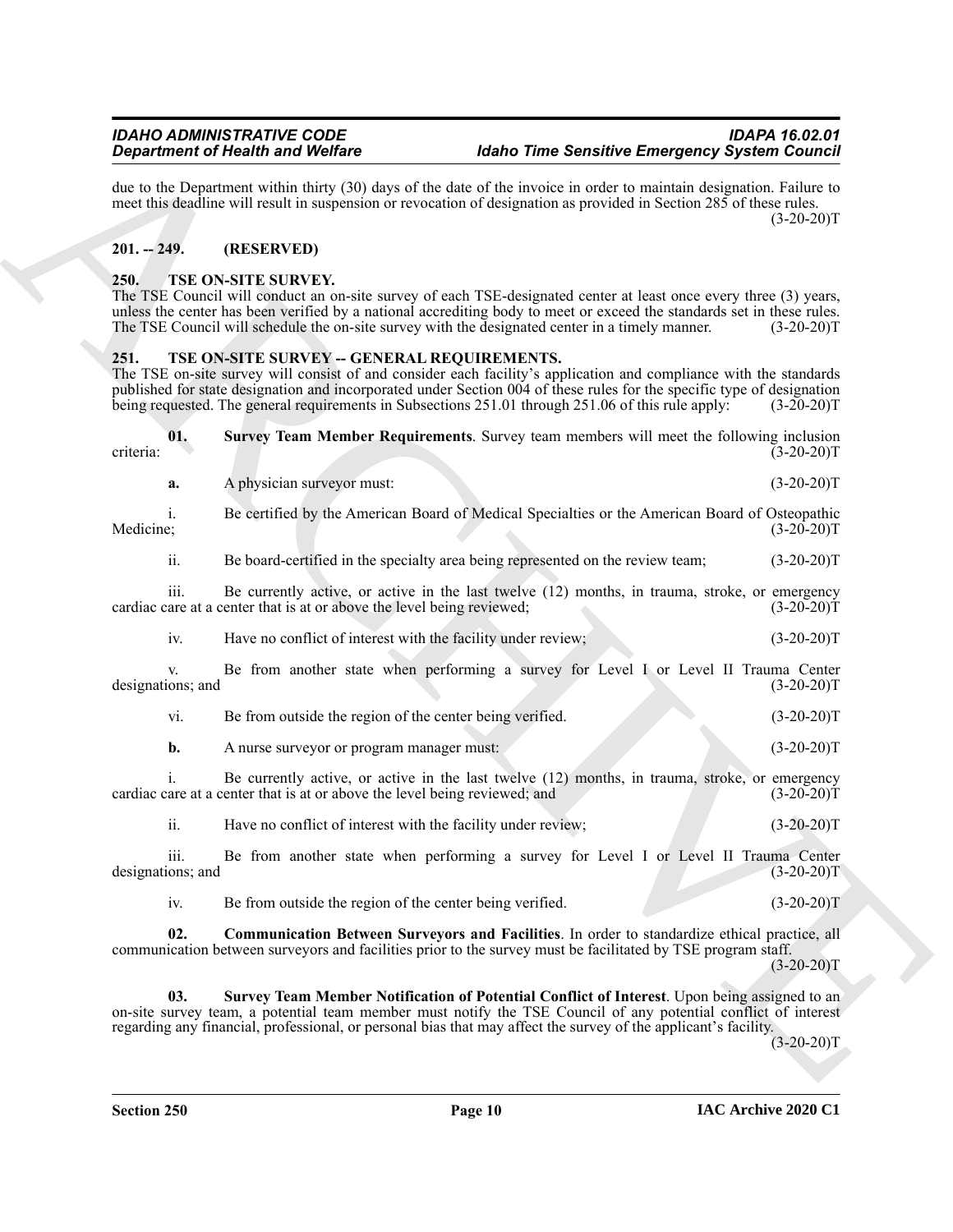#### <span id="page-10-12"></span><span id="page-10-10"></span>*IDAHO ADMINISTRATIVE CODE IDAPA 16.02.01 <u>Idaho Time Sensitive Emergency System Council*</u>

#### <span id="page-10-13"></span><span id="page-10-11"></span><span id="page-10-0"></span>**252. TSE ON-SITE SURVEY -- SURVEY TEAM COMPOSITION.**

#### <span id="page-10-9"></span><span id="page-10-1"></span>**253. ON-SITE SURVEY -- ADDITIONAL SURVEYS.**

#### <span id="page-10-2"></span>**254. -- 259. (RESERVED)**

#### <span id="page-10-8"></span><span id="page-10-7"></span><span id="page-10-5"></span><span id="page-10-4"></span><span id="page-10-3"></span>**260. DESIGNATION DECISION.**

|                                     | <b>Department of Health and Welfare</b>                                                                 | <b>Idaho Time Sensitive Emergency System Council</b>                                                                                                                                                                                                                                                                                                    |              |
|-------------------------------------|---------------------------------------------------------------------------------------------------------|---------------------------------------------------------------------------------------------------------------------------------------------------------------------------------------------------------------------------------------------------------------------------------------------------------------------------------------------------------|--------------|
| 04.<br>the scheduled survey.        |                                                                                                         | Notification to Applicant of Survey Team Members. The TSE Council will provide the applicant<br>with the names of the on-site survey team once they have been selected and at least thirty (30) calendar days prior to                                                                                                                                  | $(3-20-20)T$ |
| 05.                                 | notification of the proposed survey team.                                                               | Facility Notification to TSE Council of Potential Conflict of Interest. If the applicant believes<br>that a potential surveyor has a financial, professional, or personal bias that may affect the survey, the applicant must<br>notify the TSE Council in writing no later than seven (7) calendar days after the applicant receives the TSE Council's | $(3-20-20)T$ |
| 06.<br>of the applicant.            |                                                                                                         | Notification of Decision for Conflict of Interest. The TSE Council will consider the conflict of<br>interest notice and make a decision concerning replacement of the survey team member in question. No person who<br>has a substantial conflict of interest in the operation of any facility under review will participate in the on-site survey      | $(3-20-20)T$ |
| 252.                                | TSE ON-SITE SURVEY -- SURVEY TEAM COMPOSITION.<br>Manual incorporated under Section 004 of these rules. | The TSE Council will select an on-site survey team based on the applicant's designation application and<br>specifications provided in these rules and the standards published in the Time Sensitive Emergency System Standards                                                                                                                          | $(3-20-20)T$ |
| 253.                                | <b>ON-SITE SURVEY -- ADDITIONAL SURVEYS.</b><br>designation criteria standards of these rules.          | The TSE Council may conduct additional, announced or unannounced, full or partial, on-site reviews of TSE<br>designated centers or applicants when there is reason to believe that the center is not in compliance with the                                                                                                                             | $(3-20-20)T$ |
| $254. - 259.$                       | (RESERVED)                                                                                              |                                                                                                                                                                                                                                                                                                                                                         |              |
| 260.                                | DESIGNATION DECISION.                                                                                   |                                                                                                                                                                                                                                                                                                                                                         |              |
| 01.                                 | at the completion of the site survey.                                                                   | Summary Report. The survey team will present a verbal summary of the survey results to the<br>applicant. The survey team will submit in writing to the TSE Council its recommendation on the center's designation                                                                                                                                       | $(3-20-20)T$ |
| 02.                                 |                                                                                                         | Written Report. The TSE Council will consider all evidence and notify the applicant in writing of<br>its decision within thirty (30) calendar days of receiving the survey team's recommendation.                                                                                                                                                       | $(3-20-20)T$ |
| 03.<br>based upon consideration of: |                                                                                                         | Final Determination. The TSE Council's final determination regarding each application will be                                                                                                                                                                                                                                                           | $(3-20-20)T$ |
| a.                                  | The application;                                                                                        |                                                                                                                                                                                                                                                                                                                                                         | $(3-20-20)T$ |
| b.                                  | The evaluation and recommendations of the on-site survey team;                                          |                                                                                                                                                                                                                                                                                                                                                         | $(3-20-20)T$ |
| c.                                  | The best interests of patients; and                                                                     |                                                                                                                                                                                                                                                                                                                                                         | $(3-20-20)T$ |
| d.                                  |                                                                                                         | Any unique attributes or circumstances that make the facility capable of meeting special                                                                                                                                                                                                                                                                | $(3-20-20)T$ |
| community needs.                    |                                                                                                         |                                                                                                                                                                                                                                                                                                                                                         |              |
| 04.                                 | deficiencies it deems correctable. A facility receiving a provisional designation must:                 | Provisional Designation. The TSE Council may grant a provisional designation to a facility with                                                                                                                                                                                                                                                         | $(3-20-20)T$ |
| a.                                  |                                                                                                         | Resolve the deficiencies within the time period specified by the TSE Council;                                                                                                                                                                                                                                                                           | $(3-20-20)T$ |
| b.                                  | Submit documentation that the deficiency has been resolved; and                                         |                                                                                                                                                                                                                                                                                                                                                         | $(3-20-20)T$ |
| c.                                  |                                                                                                         | If necessary, submit to an additional focused on-site survey and pay the applicable survey fees.                                                                                                                                                                                                                                                        | $(3-20-20)T$ |

<span id="page-10-6"></span>

|  | Resolve the deficiencies within the time period specified by the TSE Council: | $(3-20-20)T$ |
|--|-------------------------------------------------------------------------------|--------------|
|--|-------------------------------------------------------------------------------|--------------|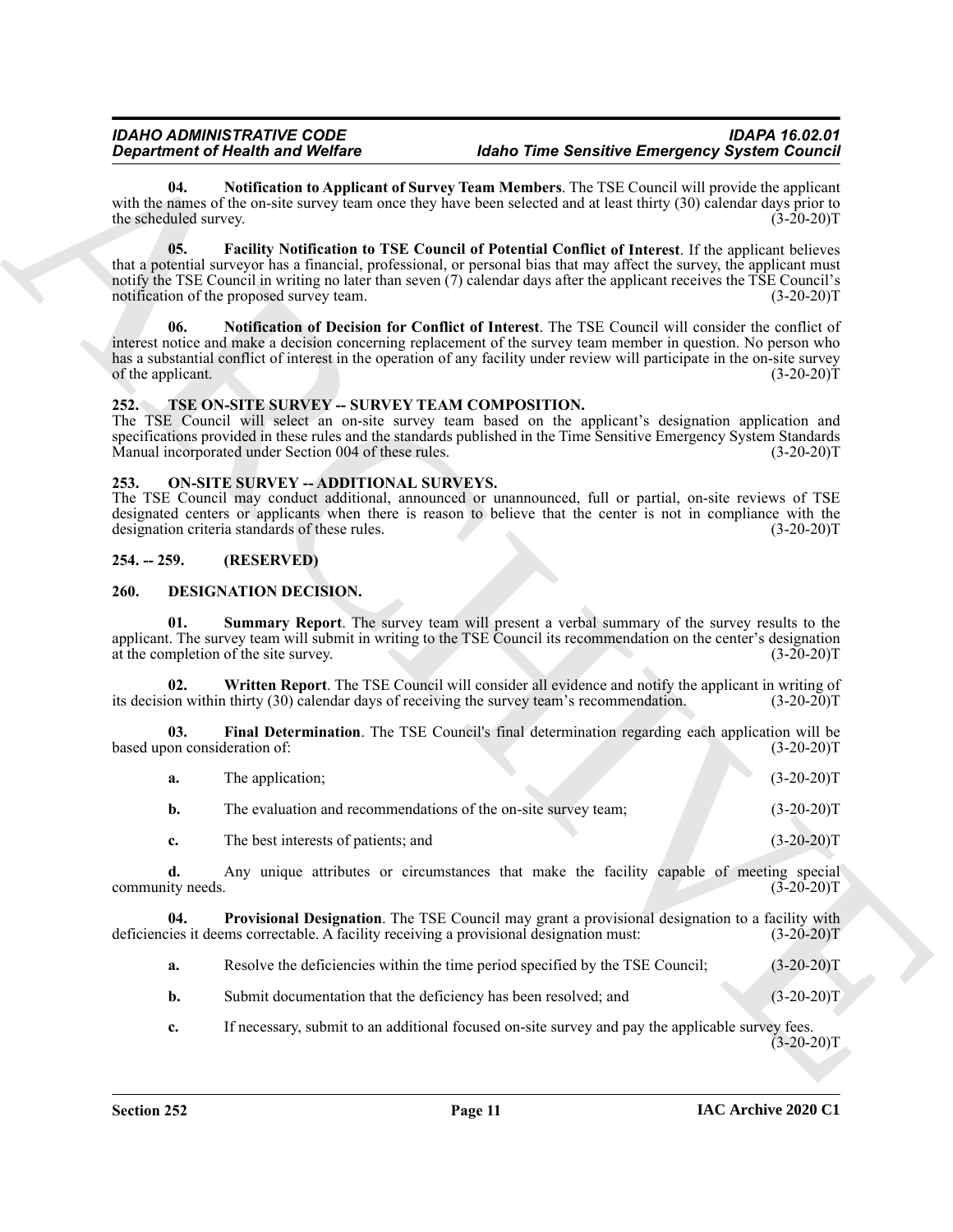<span id="page-11-2"></span>**05. Denial**. If the TSE Council denies an applicant a designation, the provisions of IDAPA 16.05.03, ed Case Proceedings and Declaratory Rulings," will apply. (3-20-20) "Contested Case Proceedings and Declaratory Rulings," will apply.

#### <span id="page-11-0"></span>**261. -- 269. (RESERVED)**

#### <span id="page-11-4"></span><span id="page-11-3"></span><span id="page-11-1"></span>**270. WAIVERS.**

**01. Granting a Waiver**. The TSE Council may grant a waiver from one (1) or more designation criteria for a center applying for TSE designation. (3-20-20)T

<span id="page-11-7"></span>**02. Waiver Application**. A center requesting a waiver must submit a completed TSE Waiver Application Form. The TSE Council may require the applicant to provide additional information, and the application will not be considered complete until all required information is provided. (3-20-20) will not be considered complete until all required information is provided.

**03.** Post Notice. A center requesting a waiver must post a notice of the waiver application at all public entrances to the center and in at least one  $(1)$  area that is commonly used by the patients. The notice must: $(3-20-20)$ T

<span id="page-11-6"></span>

| <b>a.</b> | Include a meaningful description of the reason for the waiver: | $(3-20-20)T$ |  |
|-----------|----------------------------------------------------------------|--------------|--|
|           | Be posted on the date the waiver application is submitted;     | $(3-20-20)T$ |  |

**c.** Remain posted for a minimum of thirty (30) calendar days; and  $(3-20-20)$ T

<span id="page-11-10"></span><span id="page-11-5"></span>**d.** Describe where and to whom comments may be submitted during the thirty (30) calendar days.  $(3-20-20)T$ 

**04.** Notice Distribution. When the notice is posted, the center must also distribute copies of the notice posital emergency medical service agencies active in the community served by the center. (3-20-20)T to prehospital emergency medical service agencies active in the community served by the center.

**Equivalent of Nearly Weight Control to the Control to the Control to the Control to the Control to the Control to the Control to the Control to the Control to the Control to the Control to the Control of the Control of t 05. Waiver Application Submission**. The completed waiver application must be submitted to the TSE Council at least thirty (30) calendar days before a TSE Council meeting in order to be placed on the agenda. Applications submitted less than thirty (30) calendar days in advance of a TSE Council meeting will be placed on the next agenda. (3-20-20)T

<span id="page-11-8"></span>**06. Waiver Application Distribution**. The TSE Council will make available the public notice of the TSE Council meeting regarding the waiver application to all TSE-designated centers. (3-20-20)T

**07. Waiver Application Review**. The regional TSE committee must review the request and make recommendations to the TSE Council. The TSE Council must make a decision and notify the facility administrator in writing within thirty (30) calendar days of the TSE Council meeting during which the waiver decision is made.

 $(3-20-20)T$ 

<span id="page-11-11"></span><span id="page-11-9"></span>**08.** Waiver Conditions. When a waiver is granted, the TSE Council must: (3-20-20)T

**a.** Specify the terms and conditions of the waiver; (3-20-20)T

**b.** Specify the duration of the waiver; duration will not exceed the designation period for that center or three (3) years, whichever is shorter; and (3-20-20)T

<span id="page-11-12"></span>**c.** Require the submission of progress reports from the center that was granted a waiver. (3-20-20)T

**09. Waiver Renewal**. A center that plans to maintain a waiver beyond its expiration must submit a new waiver application to the TSE Council no less than thee (3) months prior to the expiration of the waiver.

 $(3-20-20)T$ 

<span id="page-11-13"></span>**10. Waiver Revocation**. The TSE Council may revoke or suspend a waiver when it determines:

 $(3-20-20)T$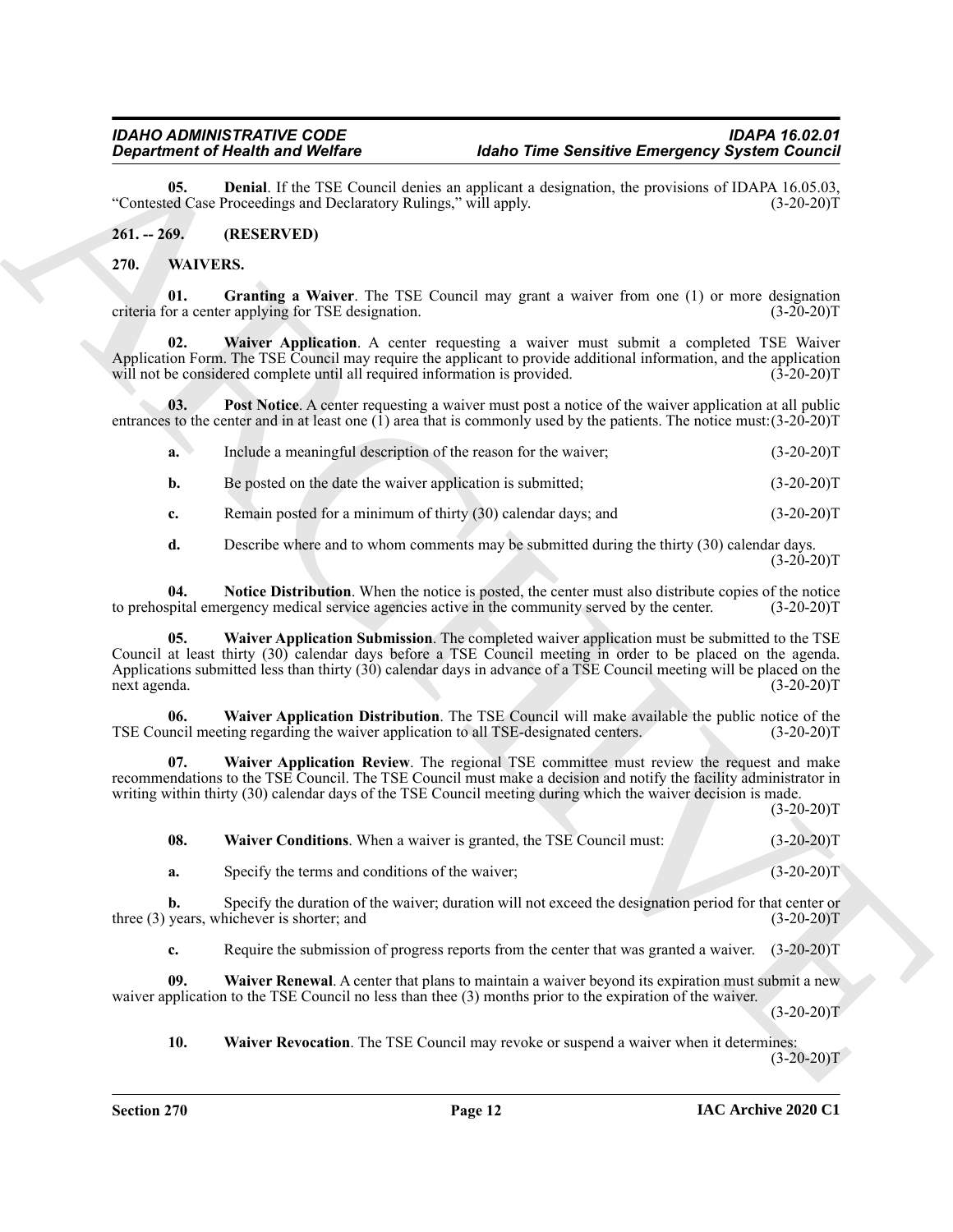- **a.** That continuation of the waiver jeopardizes the health, safety, or welfare of the patients;(3-20-20)T
- **b.** The applicant has provided false or misleading information in the waiver application;  $(3-20-20)T$
- **c.** The applicant has failed to comply with conditions of the waiver; or  $(3-20-20)T$
- <span id="page-12-10"></span>**d.** That a change in federal or state law prohibits continuation of the waiver. (3-20-20)T

#### <span id="page-12-0"></span>**271. -- 279. (RESERVED)**

#### <span id="page-12-5"></span><span id="page-12-4"></span><span id="page-12-1"></span>**280. DENIAL AND MODIFICATION.**

| <b>Department of Health and Welfare</b>                                                                                                                                                                                                                                                                                                                                                                                                                                                                                                                                                   |                                                                                                                                                                |                                                                                                                                                                                                                                                                                                                                                                                                                               | <b>Idaho Time Sensitive Emergency System Council</b> |              |  |
|-------------------------------------------------------------------------------------------------------------------------------------------------------------------------------------------------------------------------------------------------------------------------------------------------------------------------------------------------------------------------------------------------------------------------------------------------------------------------------------------------------------------------------------------------------------------------------------------|----------------------------------------------------------------------------------------------------------------------------------------------------------------|-------------------------------------------------------------------------------------------------------------------------------------------------------------------------------------------------------------------------------------------------------------------------------------------------------------------------------------------------------------------------------------------------------------------------------|------------------------------------------------------|--------------|--|
|                                                                                                                                                                                                                                                                                                                                                                                                                                                                                                                                                                                           | a.                                                                                                                                                             | That continuation of the waiver jeopardizes the health, safety, or welfare of the patients; (3-20-20)T                                                                                                                                                                                                                                                                                                                        |                                                      |              |  |
|                                                                                                                                                                                                                                                                                                                                                                                                                                                                                                                                                                                           | $b$ .                                                                                                                                                          | The applicant has provided false or misleading information in the waiver application; (3-20-20)T                                                                                                                                                                                                                                                                                                                              |                                                      |              |  |
|                                                                                                                                                                                                                                                                                                                                                                                                                                                                                                                                                                                           | c.                                                                                                                                                             | The applicant has failed to comply with conditions of the waiver; or                                                                                                                                                                                                                                                                                                                                                          |                                                      | $(3-20-20)T$ |  |
|                                                                                                                                                                                                                                                                                                                                                                                                                                                                                                                                                                                           | d.                                                                                                                                                             | That a change in federal or state law prohibits continuation of the waiver.                                                                                                                                                                                                                                                                                                                                                   |                                                      | $(3-20-20)T$ |  |
| 11.<br>Notification and Appeal. When the TSE Council denies, revokes, or suspends a waiver, the TSE<br>Council must provide the center with a written notification of the action and the basis for the action. The notice will<br>inform the facility of the right to appeal and the procedure to appeal the waiver action under the provisions in IDAPA<br>16.05.03, "Contested Case Proceedings and Declaratory Rulings." Notification will be made in writing within thirty<br>(30) calendar days of the TSE Council meeting during which the appeal decision is made.<br>$(3-20-20)T$ |                                                                                                                                                                |                                                                                                                                                                                                                                                                                                                                                                                                                               |                                                      |              |  |
| $271. - 279.$                                                                                                                                                                                                                                                                                                                                                                                                                                                                                                                                                                             |                                                                                                                                                                | (RESERVED)                                                                                                                                                                                                                                                                                                                                                                                                                    |                                                      |              |  |
| 280.                                                                                                                                                                                                                                                                                                                                                                                                                                                                                                                                                                                      |                                                                                                                                                                | DENIAL AND MODIFICATION.                                                                                                                                                                                                                                                                                                                                                                                                      |                                                      |              |  |
|                                                                                                                                                                                                                                                                                                                                                                                                                                                                                                                                                                                           | 01.<br>when a center:                                                                                                                                          | <b>Denial.</b> The TSE Council may deny an initial or renewal application for a center's designation                                                                                                                                                                                                                                                                                                                          |                                                      | $(3-20-20)T$ |  |
|                                                                                                                                                                                                                                                                                                                                                                                                                                                                                                                                                                                           | a.                                                                                                                                                             | Does not meet the criteria for designation required in these rules;                                                                                                                                                                                                                                                                                                                                                           |                                                      | $(3-20-20)T$ |  |
|                                                                                                                                                                                                                                                                                                                                                                                                                                                                                                                                                                                           | b.                                                                                                                                                             | Application or accompanying documents contain false statements of material facts;                                                                                                                                                                                                                                                                                                                                             |                                                      | $(3-20-20)T$ |  |
|                                                                                                                                                                                                                                                                                                                                                                                                                                                                                                                                                                                           | c.                                                                                                                                                             | Refuses to allow any part of an on-site survey;                                                                                                                                                                                                                                                                                                                                                                               |                                                      | $(3-20-20)T$ |  |
|                                                                                                                                                                                                                                                                                                                                                                                                                                                                                                                                                                                           | d.                                                                                                                                                             | Fails to comply with or to successfully complete a plan of correction, or                                                                                                                                                                                                                                                                                                                                                     |                                                      | $(3-20-20)T$ |  |
|                                                                                                                                                                                                                                                                                                                                                                                                                                                                                                                                                                                           | е.                                                                                                                                                             | Is substantially out of compliance with any TSE rules.                                                                                                                                                                                                                                                                                                                                                                        |                                                      | $(3-20-20)T$ |  |
|                                                                                                                                                                                                                                                                                                                                                                                                                                                                                                                                                                                           | 02.                                                                                                                                                            | Modification. When a center fails to meet the criteria at the level of designation for which it<br>applied or opts to surrender its designation, the TSE Council may recommend a designation at a lesser level described<br>in Section 290 of these rules, or a complete revocation of state designation. This action, unless agreed to by the<br>applicant, will represent a denial of the application.<br>$(3-20-20)T$      |                                                      |              |  |
|                                                                                                                                                                                                                                                                                                                                                                                                                                                                                                                                                                                           | 03.                                                                                                                                                            | Notification and Appeal. When the TSE Council denies an application for designation, the TSE<br>Council must provide the center with a written notification of the denial and the basis for the denial. The notice will<br>inform the facility of the right to appeal and the procedure to appeal the denial under the provisions in IDAPA<br>16.05.03, "Contested Case Proceedings and Declaratory Rulings."<br>$(3-20-20)T$ |                                                      |              |  |
| $281. - 284.$                                                                                                                                                                                                                                                                                                                                                                                                                                                                                                                                                                             |                                                                                                                                                                | (RESERVED)                                                                                                                                                                                                                                                                                                                                                                                                                    |                                                      |              |  |
| 285.                                                                                                                                                                                                                                                                                                                                                                                                                                                                                                                                                                                      |                                                                                                                                                                | REVOCATION AND SUSPENSION.                                                                                                                                                                                                                                                                                                                                                                                                    |                                                      |              |  |
|                                                                                                                                                                                                                                                                                                                                                                                                                                                                                                                                                                                           | 01.<br><b>Revocation</b> . The TSE Council may revoke the designation of a center or a waiver when an owner,<br>officer, director, manager, or other employee: |                                                                                                                                                                                                                                                                                                                                                                                                                               |                                                      | $(3-20-20)T$ |  |
|                                                                                                                                                                                                                                                                                                                                                                                                                                                                                                                                                                                           | a.                                                                                                                                                             | Fails or refuses to comply with the provisions of these rules;                                                                                                                                                                                                                                                                                                                                                                |                                                      | $(3-20-20)T$ |  |
|                                                                                                                                                                                                                                                                                                                                                                                                                                                                                                                                                                                           | $\mathbf{b}$ .                                                                                                                                                 | Fails to make annual designation fee payment for those facilities paying yearly;                                                                                                                                                                                                                                                                                                                                              |                                                      | $(3-20-20)T$ |  |
|                                                                                                                                                                                                                                                                                                                                                                                                                                                                                                                                                                                           | c.                                                                                                                                                             | Makes a false statement of material fact about the center's capabilities or other pertinent<br>circumstances in any record or matter under investigation for any purposes connected with these rules;                                                                                                                                                                                                                         |                                                      | $(3-20-20)T$ |  |
|                                                                                                                                                                                                                                                                                                                                                                                                                                                                                                                                                                                           | d.                                                                                                                                                             | Prevents, interferes with, or attempts to impede in any way, the work of a representative of the TSE                                                                                                                                                                                                                                                                                                                          |                                                      |              |  |

#### <span id="page-12-7"></span><span id="page-12-6"></span><span id="page-12-2"></span>**281. -- 284. (RESERVED)**

#### <span id="page-12-8"></span><span id="page-12-3"></span>**285. REVOCATION AND SUSPENSION.**

- <span id="page-12-9"></span>**a.** Fails or refuses to comply with the provisions of these rules; (3-20-20)T
- **b.** Fails to make annual designation fee payment for those facilities paying yearly; (3-20-20)T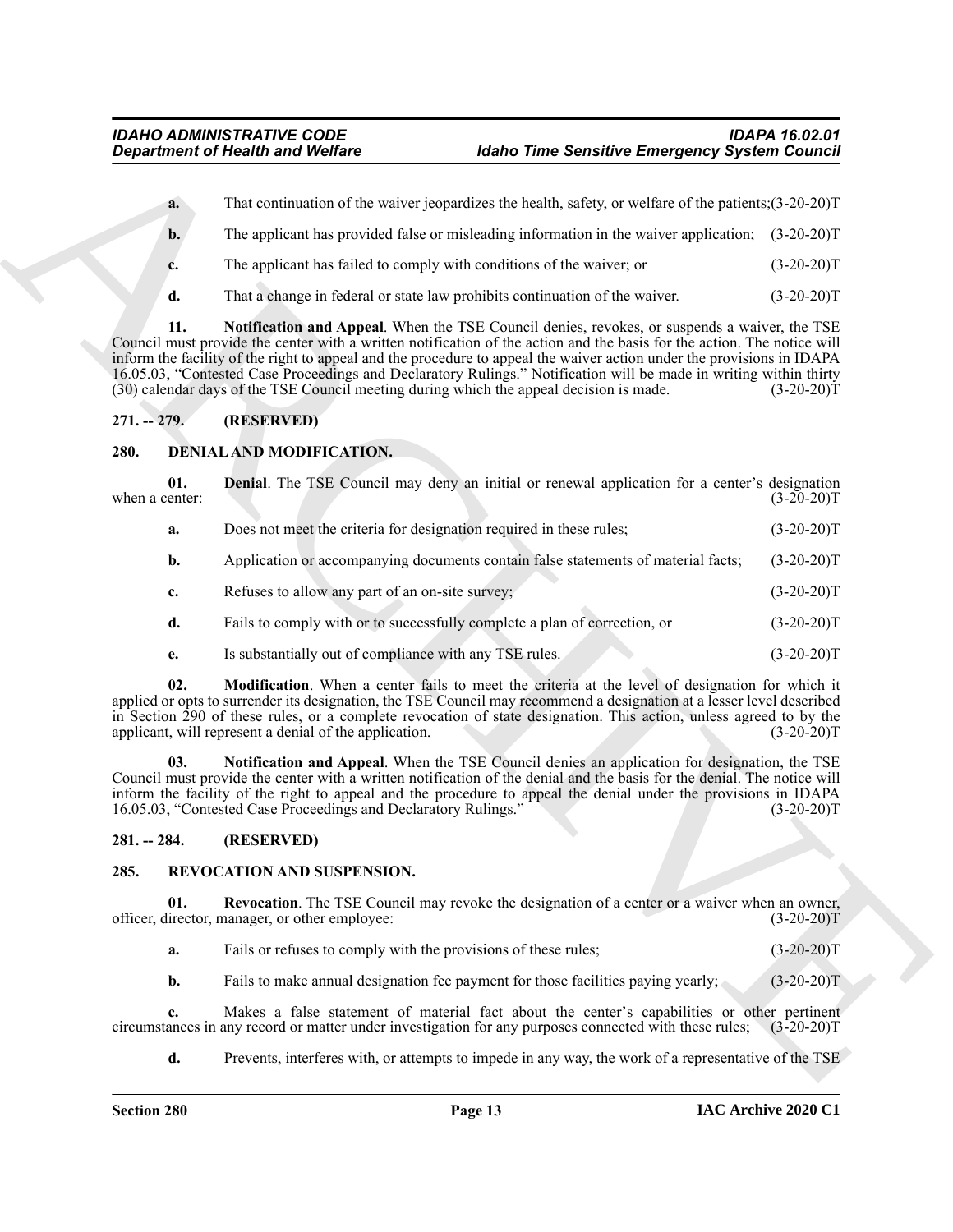#### *IDAHO ADMINISTRATIVE CODE IDAPA 16.02.01 <u>Idaho Time Sensitive Emergency System Council*</u>

Council in implementing or enforcing these rules; (3-20-20)T

**e.** Falsely advertises, or in any way misrepresents the facility's ability to care for patients based on its on status: (3-20-20) designation status;

**f.** Is substantially out of compliance with these rules and has not rectified such noncompliance;  $(3-20-20)T$ 

**g.** Fails to provide reports required by the TSE registry or the Department in a timely and complete fashion; or (3-20-20)  $f$ ashion; or  $(3-20-20)$ T

<span id="page-13-7"></span><span id="page-13-6"></span>**h.** Fails to comply with or complete a plan of correction in the time or manner specified. (3-20-20)T

**02. Suspension**. The TSE Council may suspend a center's designation or waiver when it finds, after investigation, that the center has engaged in a deliberate and willful violation of these rules, or that the public's health, safety, or welfare is endangered.

**03. Notification and Appeal**. When the TSE Council revokes or suspends a center's designation or waiver, it must provide the center with a written notification of the action and the basis for the action. The notice will inform the center of the right to appeal and the procedure to appeal the action under the provisions in IDAPA 16.05.03, "Contested Case Proceedings and Declaratory Rulings." (3-20-20)T

#### <span id="page-13-0"></span>**286. -- 289. (RESERVED)**

#### <span id="page-13-3"></span><span id="page-13-1"></span>**290. DESIGNATION AT A LESSER LEVEL.**

<span id="page-13-5"></span><span id="page-13-4"></span>**01. Inability to Meet Criteria**. The TSE Council may opt to redesignate a center at a lesser level due to the center's inability to meet current designation criteria, without regard to any waiver previously granted.

 $(3-20-20)T$ 

**Equation of Highlin and Wolfare**<br>
Counsel as implementary or active to such a straighter and the first state of the straighter and the straighter and the straighter and the straighter and the straighter and the straighte **02. Notification and Appeal**. When the TSE Council decides to redesignate a center, it must provide the center with a written notification of the action and the basis for the action. The notice will inform the center of the right to appeal and the procedure to appeal the action under the provisions in IDAPA 16.05.03, "Contested Case Proceedings and Declaratory Rulings." (3-20-20)T

#### <span id="page-13-2"></span>**291. -- 999. (RESERVED)**